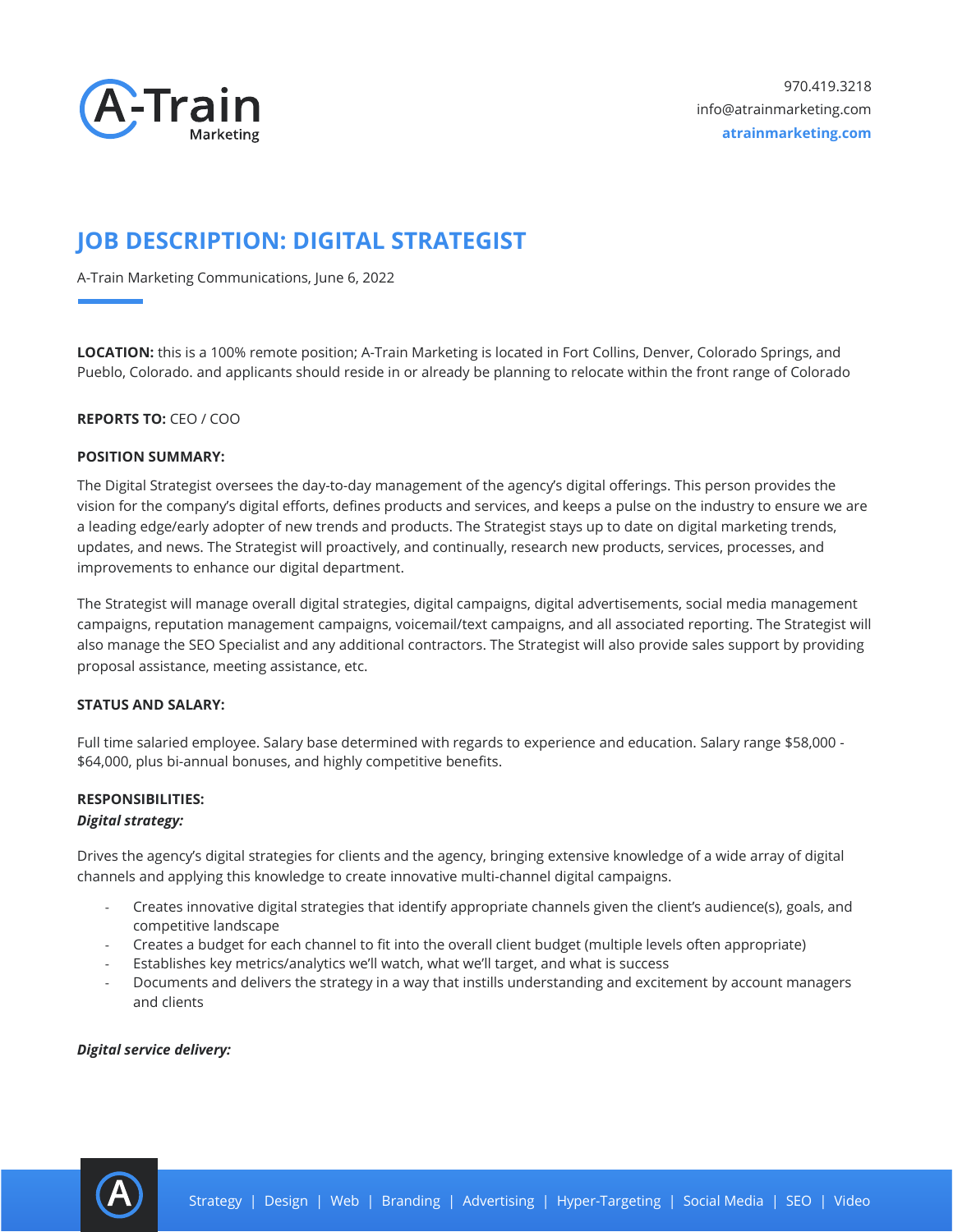

Ensures the agency is delivering the best possible results in the execution of all digital campaigns and strategies, working to execute the various aspects of the strategy.

- Knows and manages third party software/vendors to execute all channels of our digital strategies
- Works to utilize specific strategies and budgets for each client project and delivers full value and results, empowering us to delight the client
- Manages SEO team members and ensures service offerings are aligned with market needs and client goals

#### *Analytics oversight:*

Supervises the performance of all digital campaigns and ensures they are meeting client objectives and providing client value; (may utilize outside providers and/or software to achieve this).

- Leads in the analysis of all analytics, identifying/ implementing areas for campaign optimization and improvement
- Identifies, implements, and manages any software solutions we need to coordinate different efforts and pull all analytics together, with an eye towards efficiency and using the fewest tools possible
- Coordinates all data sets and report explanations to create an understandable monthly report to clients

#### *Sales support:*

Supports account managers, content strategist, and the business development team in identifying digital marketing opportunities, developing strategies, and pitching digital initiatives to both existing clients and prospects.

- Supports new business development efforts to incorporate digital strategies and appropriate budgets into proposals
- Proactively works with account management team to explore and identify new opportunities for existing clients
- Attends client and/or prospect meetings to help "sell" digital strategies/services/campaigns as needed

#### *Miscellaneous*

- Assists with ongoing staff training regarding current trends, industry news, and digital offerings.
- Educates and inspires account managers and other agency strategists about digital best practices and emerging trends, and partners with account managers to provide proactive client management around digital initiatives and expectations. Assists with client presentations and communications as needed.
- Manages gross vs. net billings and balances gross income, compensation for services, software and other direct costs, and internal overhead costs to create a highly profitable division of the agency.
- Participates in agency events as needed and serves as a representative of the agency when attending industry functions, etc.

# **REQUIRED QUALIFICATIONS, SKILLS, AND EXPERIENCE:**

Must be super fun, outgoing and possess the following qualities:

Exceptional interpersonal skills